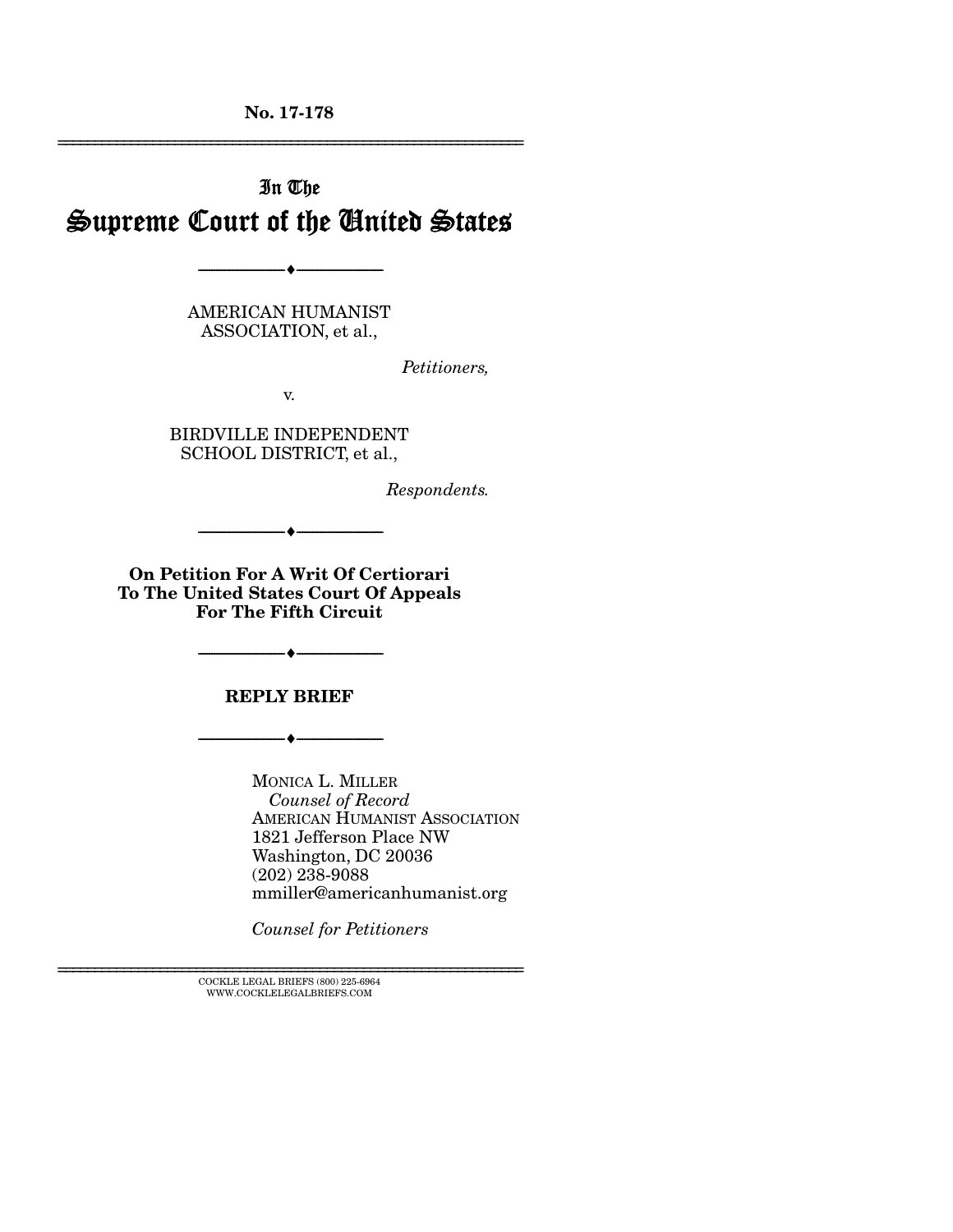## TABLE OF CONTENTS

| Page                                                                                                                                                                                                                          |    |
|-------------------------------------------------------------------------------------------------------------------------------------------------------------------------------------------------------------------------------|----|
| REPLY BRIEF FOR PETITIONERS                                                                                                                                                                                                   | 1  |
| The question presented implicates a clear<br>Ι.<br>circuit split on an issue of exceptional con-<br>stitutional importance to students and                                                                                    | 1  |
| A. The conflict over the question pre-<br>sented is genuine, widespread, en-                                                                                                                                                  | 1  |
| B. Galloway did not resolve the circuit<br>split on school board prayers                                                                                                                                                      | 2  |
| II.<br>BISD's Opposition failed to reconcile the<br>conflict between this Court's school prayer<br>cases and the Fifth Circuit's decision up-<br>holding school-sponsored prayers deliv-<br>ered to captive student audiences | 5  |
| A. Student involvement is neither occa-                                                                                                                                                                                       | 7  |
| A school board possesses inherent au-<br>B.                                                                                                                                                                                   | 10 |
| Students are under the supervision of<br>C.<br>school officials who participate in the                                                                                                                                        | 11 |
|                                                                                                                                                                                                                               | 14 |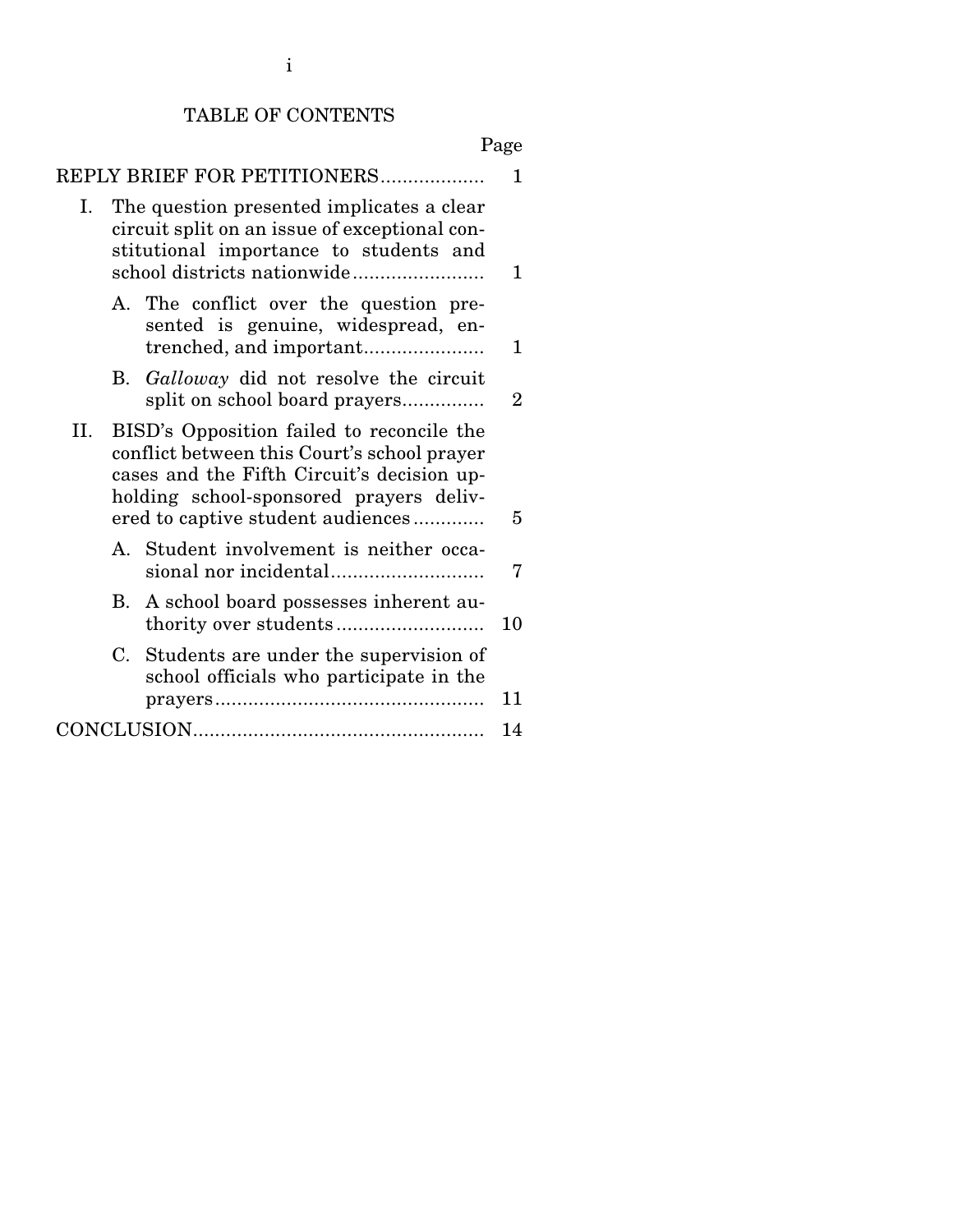ii

# Page

## CASES

| Ali v. Stephens, 822 F.3d 776 (5th Cir. 2016) 10                                                                                                          |
|-----------------------------------------------------------------------------------------------------------------------------------------------------------|
| Am. Humanist Ass'n v. Greenville Cty. Sch. Dist.,                                                                                                         |
| Anchor Sav. Bank v. United States, 121 Fed. Cl.                                                                                                           |
| Bacus v. Palo Verde Unified Sch. Dist. Bd. of                                                                                                             |
| Bethel Sch. Dist. v. Fraser, 478 U.S. 675 (1986) 12                                                                                                       |
| Coles by Coles v. Cleveland Bd. of Educ., 171<br>F.3d 369 (6th Cir. 1999) 2, 3, 5, 10, 11                                                                 |
| Doe v. Indian River Sch. Dist., 653 F.3d 256 (3d                                                                                                          |
| Edwards v. Aguillard, 482 U.S. 578 (1987)12                                                                                                               |
| Freedom from Religion Found., Inc. v. Chino Val-<br>ley Unified Sch. Dist. Bd. of Educ., 2016 U.S.<br>Dist. LEXIS 19995 (C.D. Cal. Feb. 18, 2016) 2, 3, 5 |
| Jager v. Douglas Cnty. Sch. Dist., 862 F.2d 824                                                                                                           |
| Lee v. Weisman, 505 U.S. 577 (1992)  5, 6, 7, 8, 13                                                                                                       |
| Marsh v. Chambers, 463 U.S. 783 (1983) 2, 3, 4<br>Santa Fe Indep. Sch. Dist. v. Doe, 530 U.S. 290                                                         |
| Thornton v. United States, 271 U.S. 414 (1926)10                                                                                                          |
| Town of Greece v. Galloway, 134 S.Ct. 1811                                                                                                                |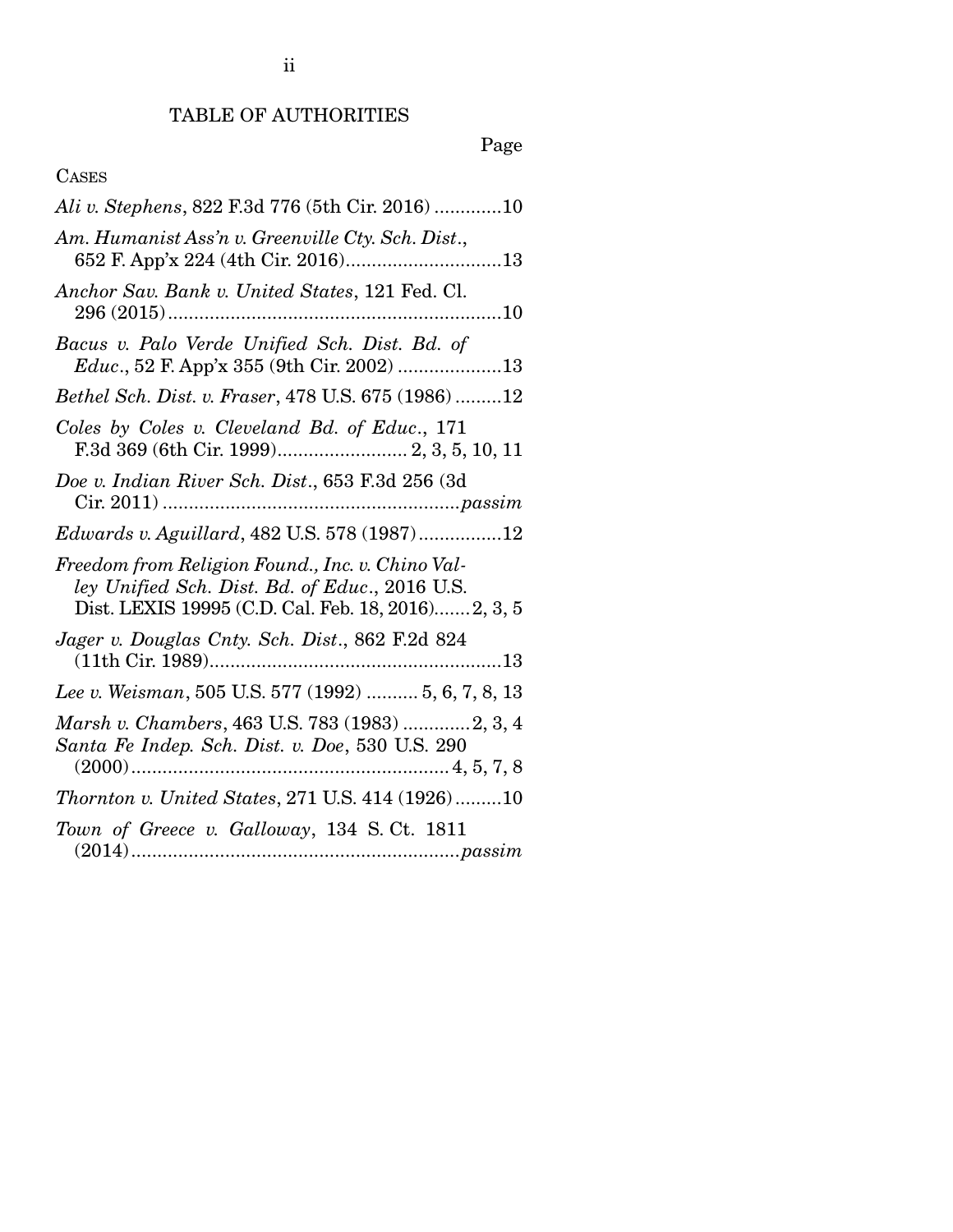iii

## TABLE OF AUTHORITIES – Continued

Page

RULES FED. R. EVID. 201 ........................................................ 10

### OTHER AUTHORITIES

| Marie Elizabeth Wicks, Prayer is Prologue: The<br>Impact of Town of Greece on the Constitution-<br>ality of Deliberative Public Body Prayer at the<br>Start of School Board Meetings, 31 J.L. & Pol. |  |
|------------------------------------------------------------------------------------------------------------------------------------------------------------------------------------------------------|--|
| Paul Imperatore, Solemn School Boards: Limit-<br>ing Marsh v. Chambers to Make School Board<br>Prayer Unconstitutional, 101 GEO. L.J. 839                                                            |  |
|                                                                                                                                                                                                      |  |
| Richland High School's 2016-17 Handbook10                                                                                                                                                            |  |
| Richland High School's 2017-18 Handbook10                                                                                                                                                            |  |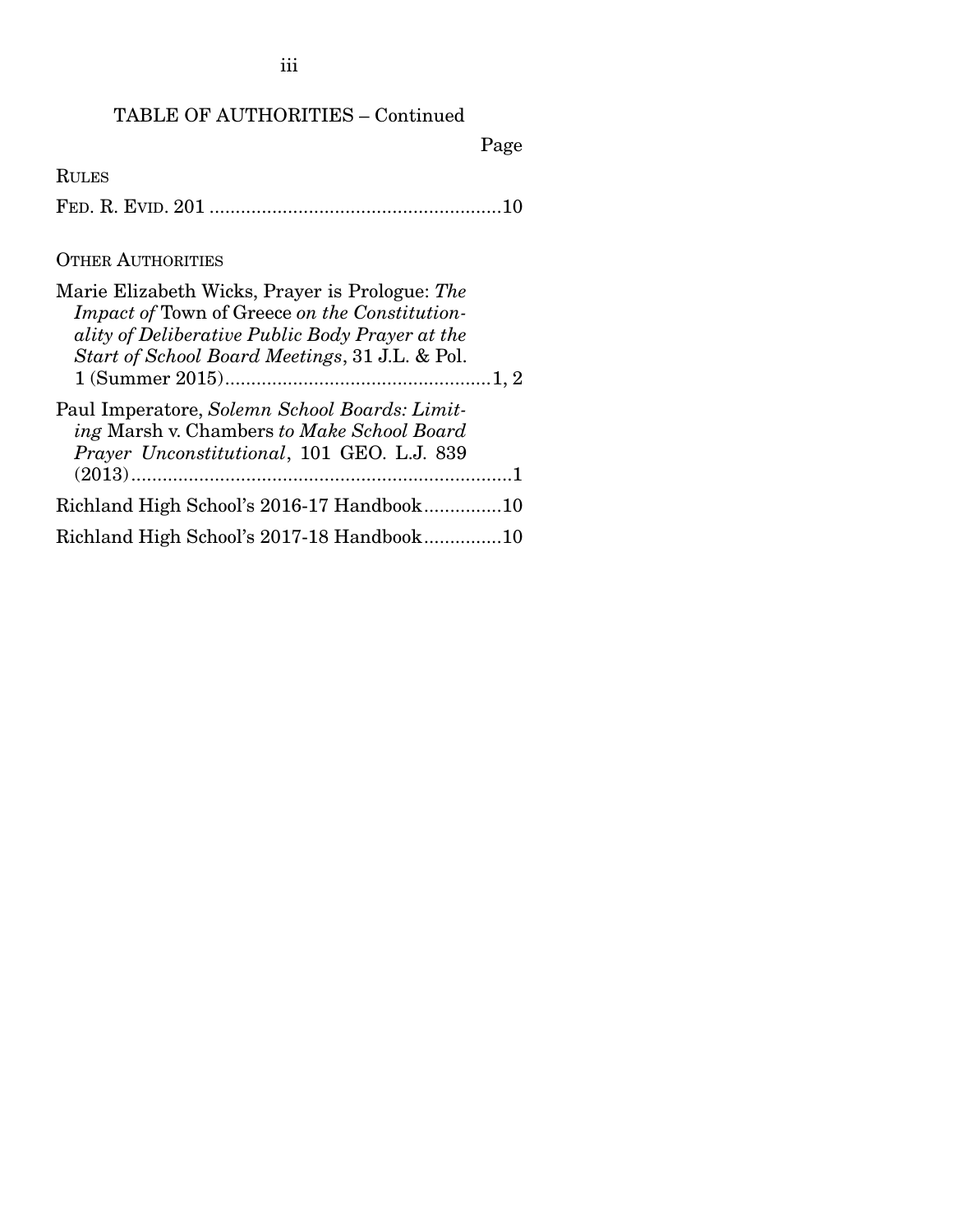#### REPLY BRIEF FOR PETITIONERS

I. The question presented implicates a clear circuit split on an issue of exceptional constitutional importance to students and school districts nationwide.

#### A. The conflict over the question presented is genuine, widespread, entrenched, and important.

Respondent Birdville Independent School District (BISD) virtually concedes the certworthiness of this case. The importance of the issue presented is uncontested and the material facts are undisputed. Indeed, BISD highlights the certworthiness of this case by: (1) discussing at length the "split" of authority both before and after *Town of Greece v. Galloway*, 134 S. Ct. 1811 (2014) (Opp.30-33, 35-38); and (2) relying on law review articles that confirm the need for Supreme Court review. (Opp.17, 27, 34-35, 39-40). Specifically, BISD relies on Paul Imperatore, *Solemn School Boards: Limiting* Marsh v. Chambers *to Make School Board Prayer Unconstitutional*, 101 GEO. L.J. 839, 841-42 (2013), which notes: "Many of the federal circuit courts have by now heard a school board prayer case, and the results have differed wildly." The other article, Marie Elizabeth Wicks, Prayer is Prologue: *The Impact of*  Town of Greece *on the Constitutionality of Deliberative Public Body Prayer at the Start of School Board Meetings*, 31 J.L. & Pol. 1, 4 (Summer 2015) also recognizes that the "circuit courts have disagreed" over *Marsh*'s applicability "to school board situations." Although Wicks argues *Galloway* should extend to school boards,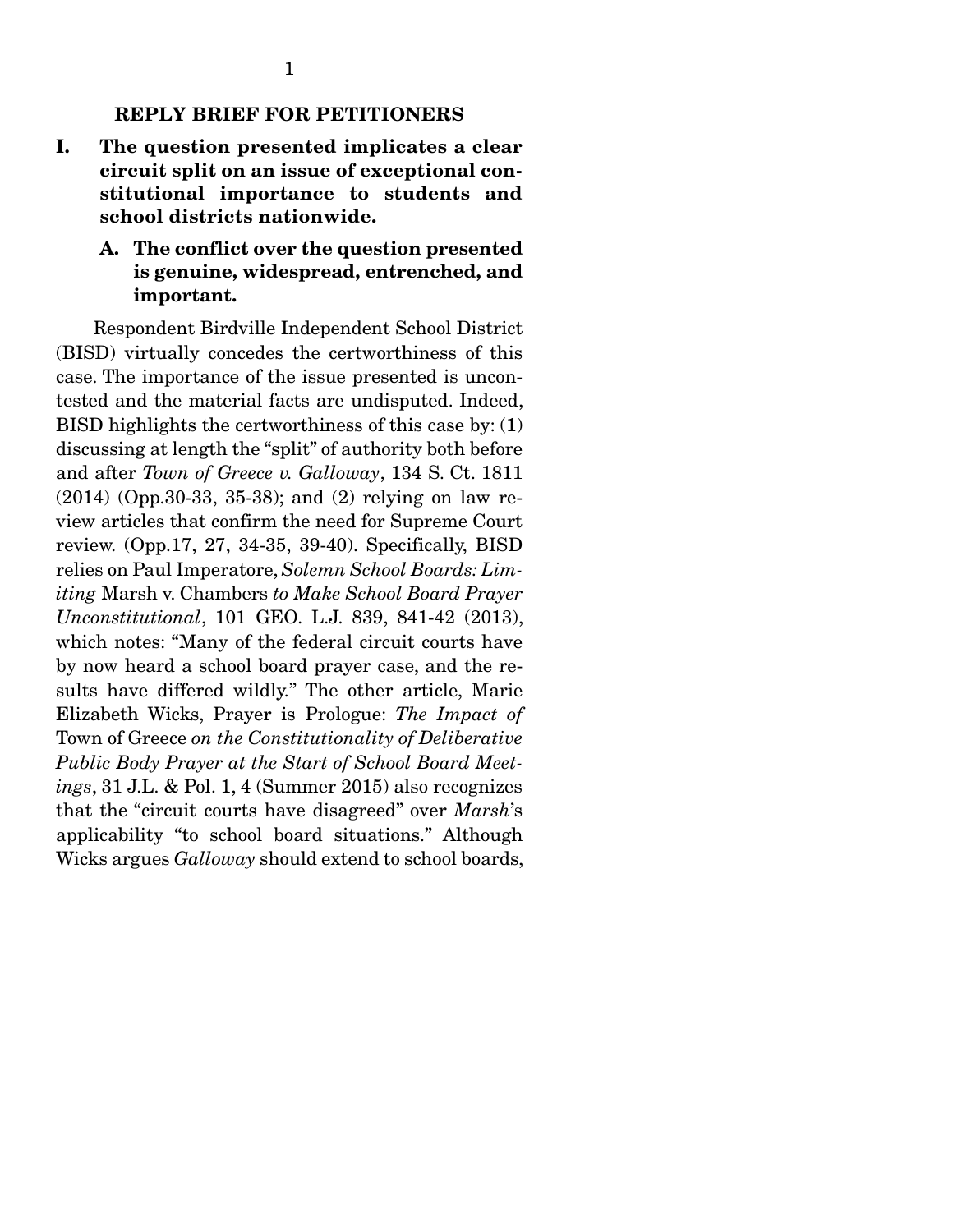she dedicated an entire section to: "Ensuring that Only Adults Deliver the Invocation." *Id.* at 40-41.

 BISD devotes most of its Opposition to arguing the merits while offering nothing to counter the compelling grounds that warrant this Court's review. BISD confines its Opposition to two principal points: (1) that *Galloway* effectively abrogated *Doe v. Indian River Sch. Dist*., 653 F.3d 256 (3d Cir. 2011) and *Coles by Coles v. Cleveland Bd. of Educ*., 171 F.3d 369 (6th Cir. 1999); and (2) that student prayers delivered at school board meetings, along with school officials' participation in those prayers, qualify for the legislative-prayer exception. Neither of these is correct, *infra*.

#### B. *Galloway* did not resolve the circuit split on school board prayers.

The lower courts fundamentally disagree on whether the legislative-prayer exception applies to school boards. (Opp.30-33, 35-38). BISD merely argues that *Galloway* resolved this decades-long dispute. (Opp.29, 33). But *Galloway* "was not a sea change across all lines of First Amendment jurisprudence." *Freedom from Religion Found., Inc. v. Chino Valley Unified Sch. Dist. Bd. of Educ*., 2016 U.S. Dist. LEXIS 19995, at \*53 (C.D. Cal. Feb. 18, 2016). *Galloway* "left the school prayer cases, upon which *Indian River*, *Coles*, and [*Chino Valley*] rely, undisturbed." *Id.* Although *Galloway* applied *Marsh v. Chambers*, 463 U.S. 783 (1983) "to local deliberative bodies" (Opp.29), it did not extend *Marsh* to *school boards*. Contrary to the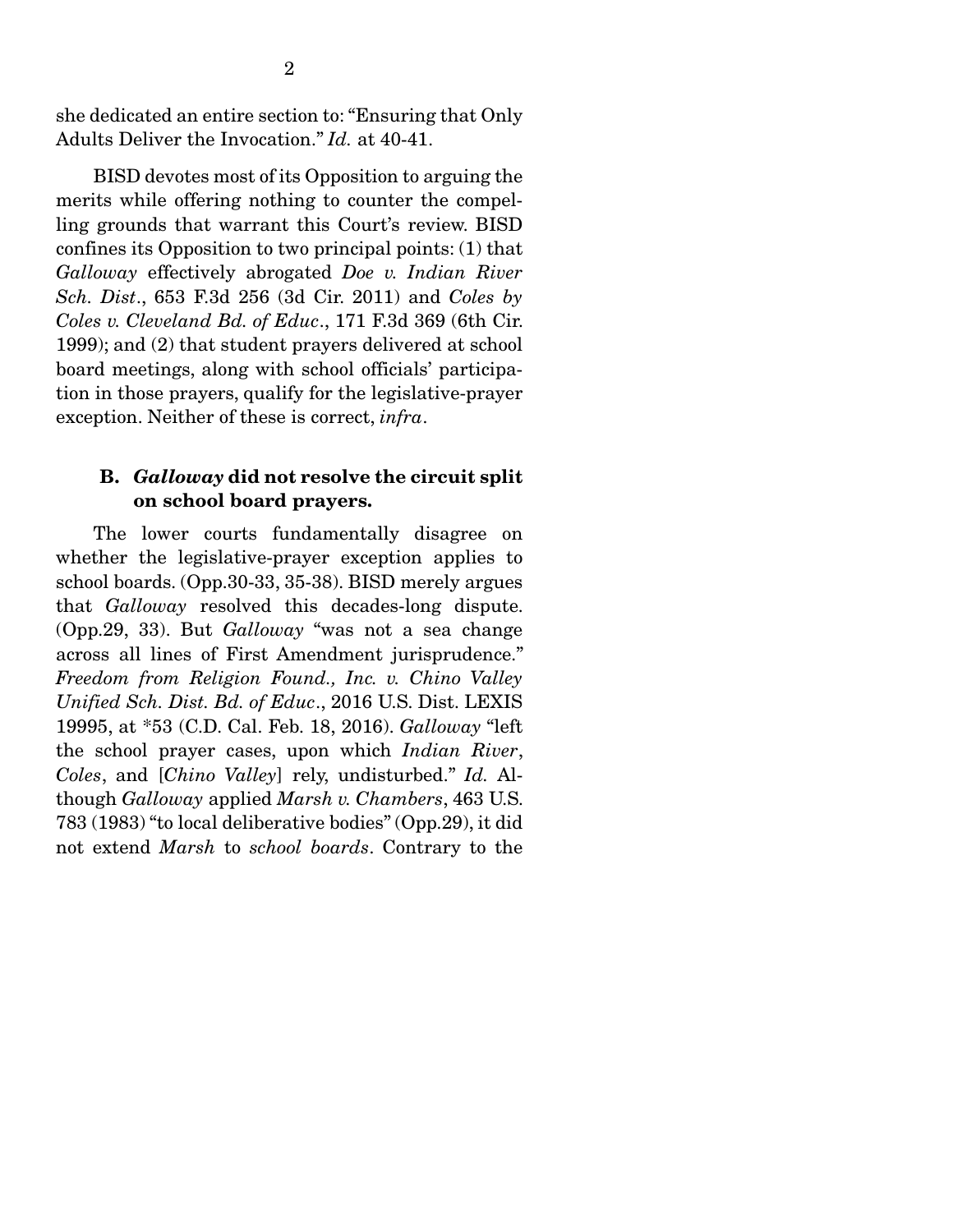rationale employed by the Fifth Circuit, both the Third and Sixth Circuits thoroughly considered *Marsh*'s reference to "other deliberative public bodies" and still concluded that school board prayers do not qualify for the narrow legislative-prayer exception. (Pet.36, 38- 39).

BISD, like the Fifth Circuit, relies on a "simple syllogism." *Coles*, 171 F.3d at 380. It "would hold that *Marsh*'s reference to 'other deliberative public bodies' means that all deliberative public bodies may open their meetings with the recitation of a prayer. [It] then states that because the school board is a deliberative public body, its practice is constitutional." *Id.* The Sixth Circuit rejected this reasoning. *Id.* (Pet.36). The Third Circuit agreed that "regardless" of a school board's superficial similarities to "deliberative or legislative" bodies, "*Marsh* is ill-suited to this context because the entire purpose and structure" of the school board "revolves around public school education." *Indian River*, 653 F.3d at 278-79. When *Indian River* was decided, *Marsh* already applied to local "deliberative bodies" in the circuit courts. *Id.* at 280 (citations omitted).

 Accordingly, the court in *Chino Valley* rejected the argument that *Indian River* and *Coles* "no longer stand" after *Galloway*. 2016 U.S. Dist. LEXIS 19995, at \*32. Nothing in *Galloway* "indicates an intent to disturb the long line of school prayer cases" or the " 'heightened concern' they express for children forced to confront prayer in their public school, and there is every indication it preserves it." *Id.* at \*55. Notably, the "Court did not define a 'legislative' or 'deliberative'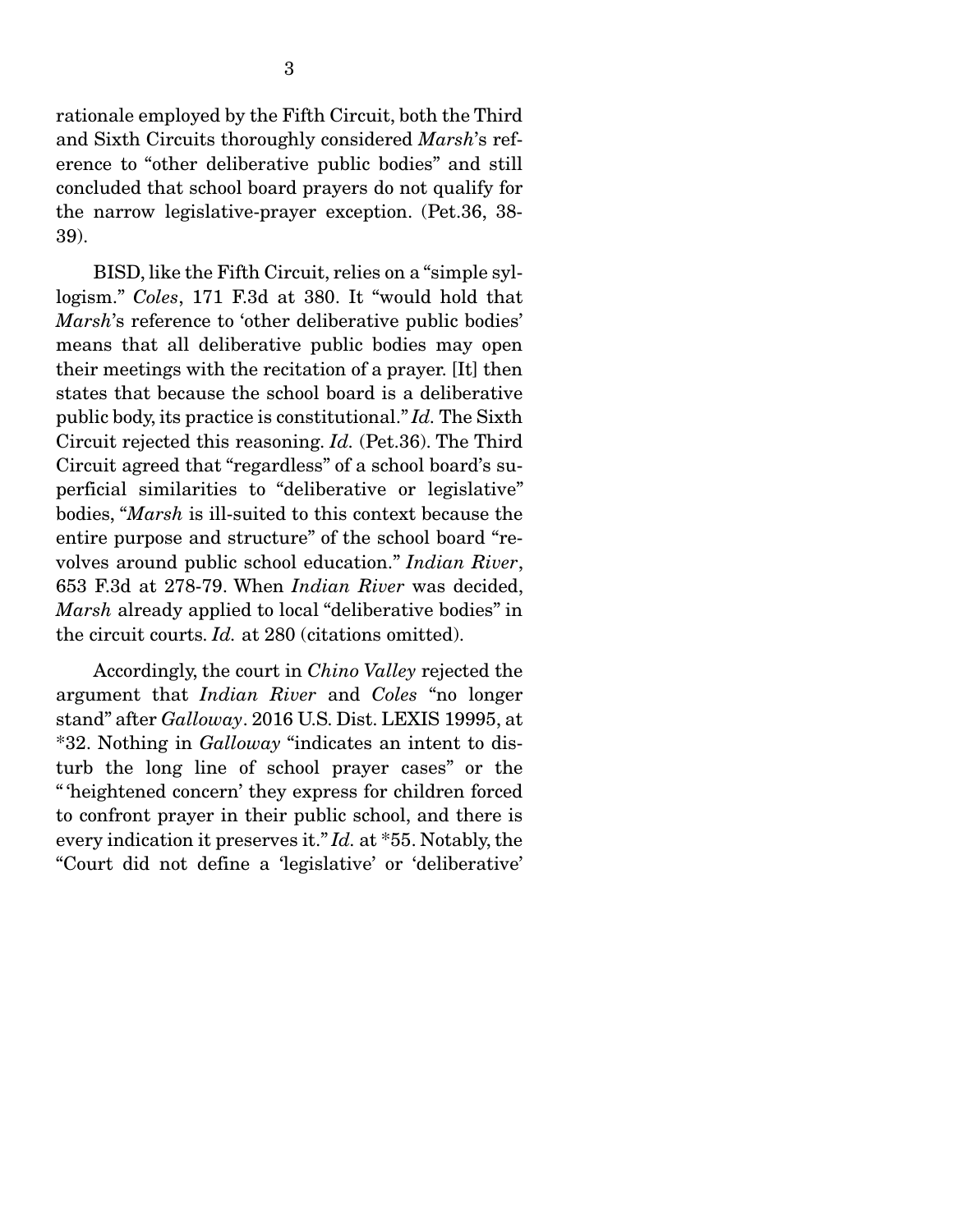body anywhere in *Marsh* or *Town of Greece*." *Id.* at \*47- 48 n.7.

 BISD nonetheless insists that *Galloway* "does not exclude public schools from its curtilage" because, "[w]hile this Court did distinguish legislative prayer from *Lee*, it did so on the basis of the disparate and singular context inherent to a high school graduation." (Opp.26). This is not so. In the same paragraph, the Court also cited *Santa Fe Indep. Sch. Dist. v. Doe*, 530 U.S. 290, 312 (2000) as distinguishable authority, and *Santa Fe* involved purely voluntary, regularly scheduled, football games. 134 S. Ct. at 1827. The Court also repeatedly distinguished students from mature adults, *id.* at 1823, 1826-27 (Pet.19-20), and emphasized the narrowness and "fact-sensitive" nature of its decision. *Id.* at 1825. Justice Alito stressed: "All that the Court does today is to allow *a town* to follow a practice that we have previously held is permissible for Congress and state legislatures." *Id.* at 1834 (concurring opinion) (emphasis added).

 BISD cites Wicks for the notion that "at least eight states have demonstrable historical records of opening prayers at school board meetings." (Opp.27). In *Galloway*, however, this Court cautioned that "*Marsh* must not be understood as permitting a practice that would amount to a constitutional violation if not for its historical foundation." *Id.* at 1819. And this Court already determined that *Marsh*'s historical approach is not useful in the public-school context. (Pet.17-18).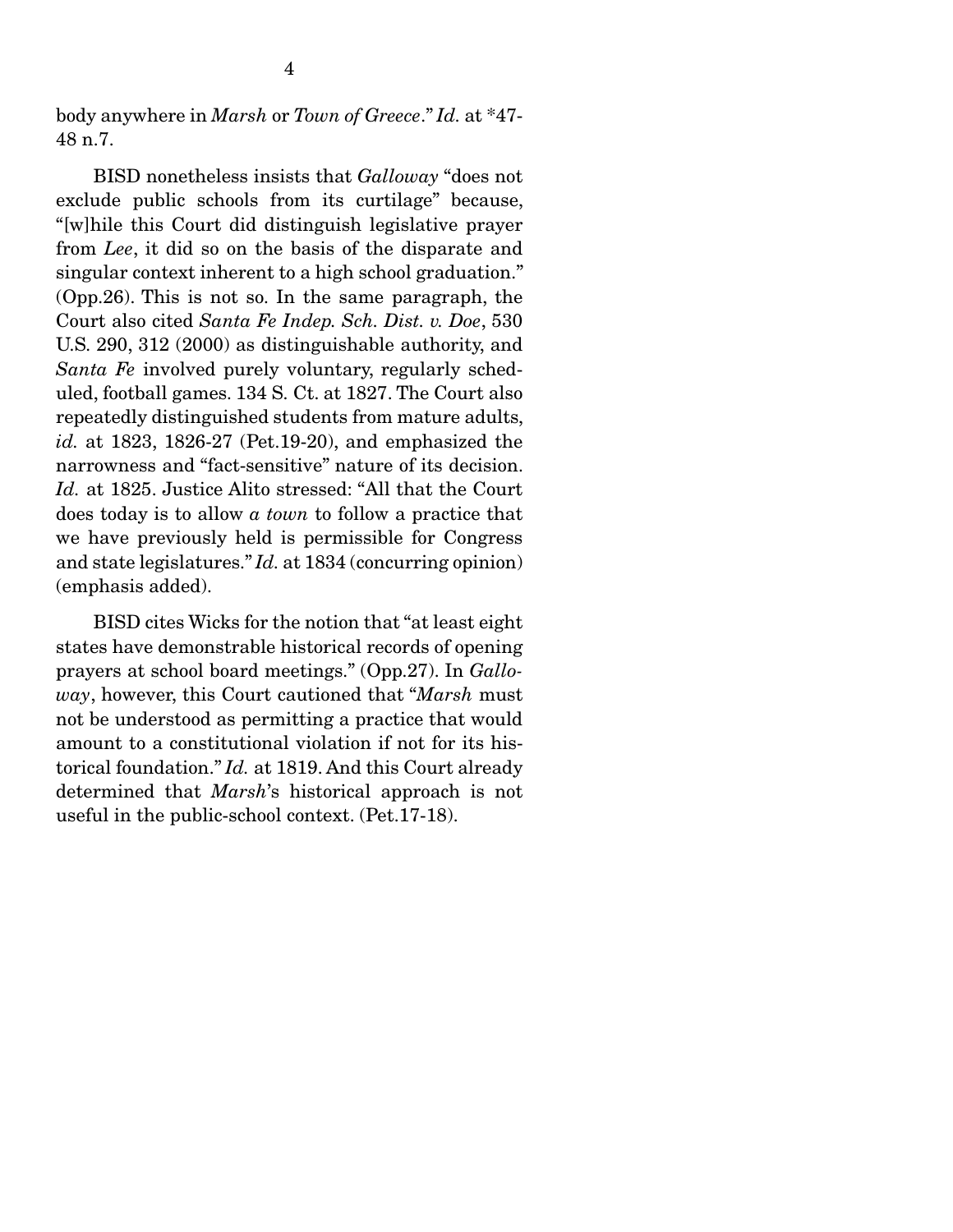BISD's effort to reconcile the Fifth Circuit's decision with *Coles*, *Indian River*, and *Chino Valley* likewise fails. BISD only repeats the same erroneous distinctions made by the Fifth Circuit. (Opp.33-34) (App.13-14) (Pet.39-40).

#### II. BISD's Opposition failed to reconcile the conflict between this Court's school prayer cases and the Fifth Circuit's decision upholding school-sponsored prayers delivered to captive student audiences.

The Fifth Circuit's decision squarely conflicts with this Court's cases holding that "public schools may not subject their students to readings of any prayer," *Lee v. Weisman*, 505 U.S. 577, 610 (1992), and that the legislative-prayer exception is inapplicable to the publicschool context. *Id.* at 592, 596-97. (Pet.16-21, 26-30). Legislative prayers "inhabit a pallid zone worlds apart from official prayers delivered to a captive audience of public school students and their families." *Id.* at 630 (Souter, J., concurring). In *Santa Fe*, the Court made clear that "student-led, student-initiated prayer" at voluntary school events open to the community do not qualify for the exception. 530 U.S. at 301-02, 309. (Pet.18).

 The Fifth Circuit correctly found that "like *Santa Fe*, this case is about school-district-sanctioned invocations delivered by students on district property." (App.9). Yet it concluded that "student-led invocations," delivered under the authority of school officials to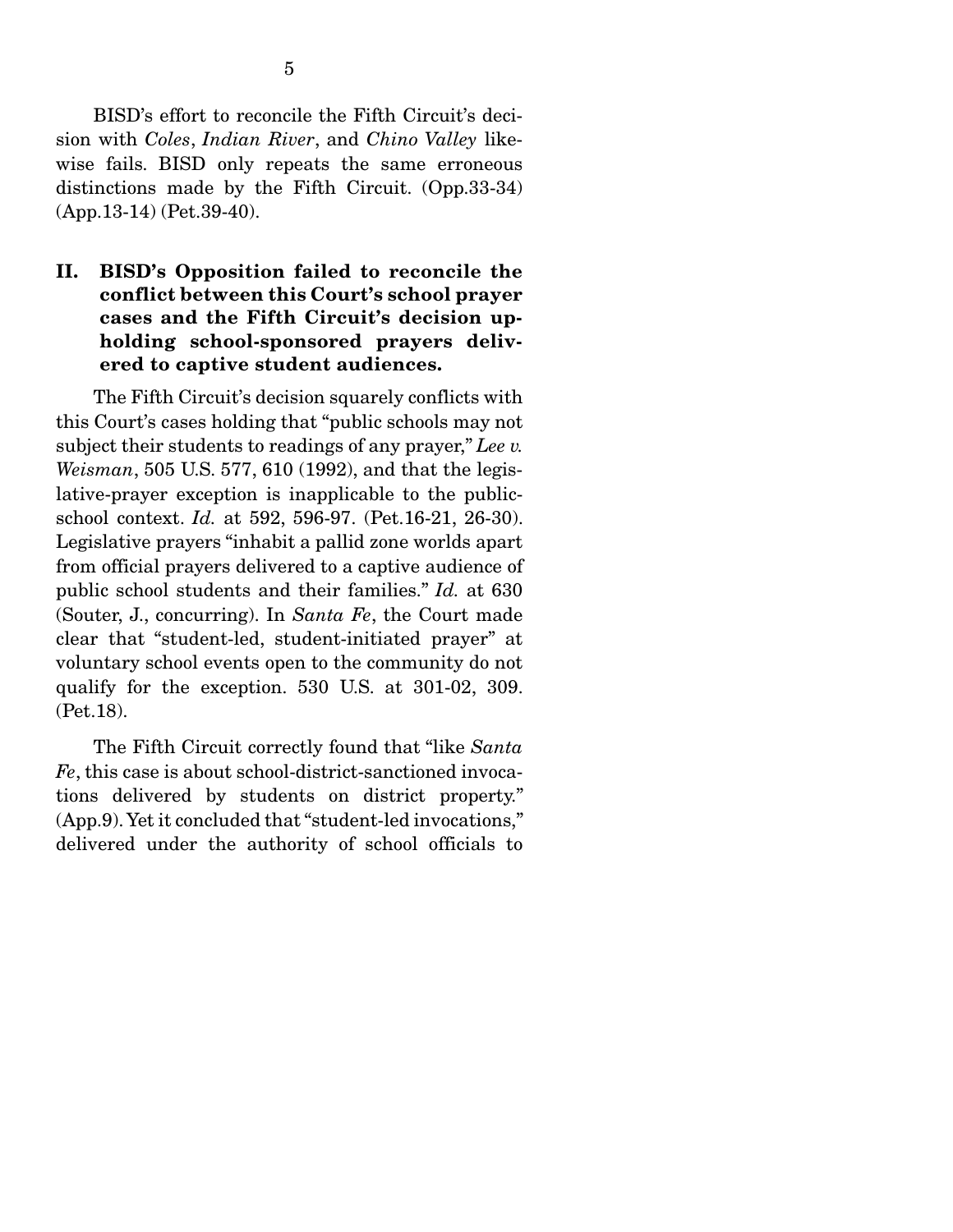captive student audiences, qualify for the legislativeprayer exception. (App.10, 16). As Petitioners illustrated, allowing this decision to stand will result in a paradoxical outcome foreclosed by this Court's cases. (Pet.3, 28).

 This case, like *Lee*, "centers around an overt religious exercise in a secondary school environment" where "subtle coercive pressures exist" and where students have no real alternative allowing them "to avoid the fact or appearance of participation." 505 U.S. at 588. The Court's "jurisprudence in this area is of necessity one of line-drawing, of determining at what point a dissenter's rights of religious freedom are infringed by the State." *Id.* at 598. By any reading of the Court's cases, the conformity required of the students participating in board meetings is "too high an exaction." *Id.* (Pet.3-4, 28-29).

 Absent from BISD's Opposition is any serious effort to distinguish students participating in school board meetings from students voluntarily attending other school functions. Although BISD states that the difference lies in the fact that legislative prayer is part of our nation's heritage (Opp.9-12, 25), BISD does not elucidate how that possibly makes its prayers any less coercive to an eight-year-old student leading the pledges at the podium alongside the prayer-giver and her principal. (Pet.27-28). Nor would the "legislative prayer" label make any difference to a Valedictorian or National Merit Scholar student receiving an honor at a meeting. (Pet.22). When she is asked by the principal to stand for a prayer she finds objectionable, then sees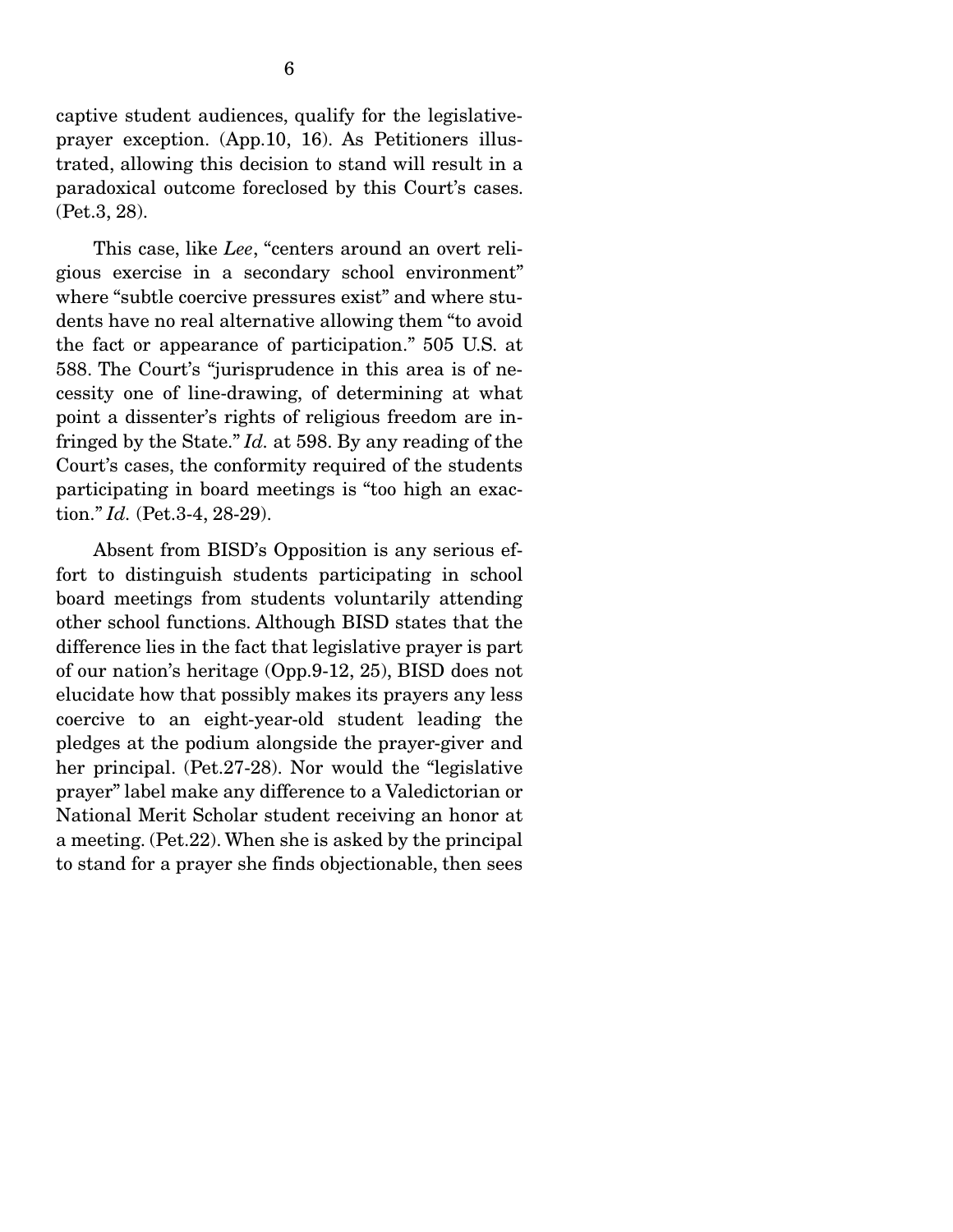her peers and school authorities participating, she is put in an "untenable" position exceeding that of the students in *Lee*, 505 U.S. at 590, and *Santa Fe*, 530 U.S. at 312. (Pet.26-30).

 Lacking any meaningful basis to distinguish *Lee*  and *Santa Fe*, BISD resorts to its simplistic syllogism that because a school board is a deliberative body, attending a school board meeting "clearly does not implicate the same concerns of coerciveness as does prayer at student-centered events." (Opp.35). Yet BISD, like the Fifth Circuit, fails to demonstrate how that is so. Instead, BISD avers that "[s]tudent attendance at a board meeting is voluntary, and those in attendance are free to enter and leave at any time." (Opp.23); *see also* (Opp.5, 11, 13, 15, 17). BISD misunderstands the lesson in *Lee* and *Santa Fe*. Giving a *student* the option to leave a prayer is not a cure for a constitutional violation. *Lee*, 505 U.S. at 596. School districts may not place "primary and secondary school children" in the "dilemma of participating" in the prayer, "with all that implies, or protesting." *Id.* at 593; *see also Santa Fe*, 530 U.S. at 311-12; *Indian River*, 653 F.3d at 278. In *Galloway*, the Court made this distinction between students and adults abundantly clear. 134 S. Ct. at 1823, 1826-27 (Pet.19-20).

#### A. Student involvement is neither occasional nor incidental.

 Rather than address the coercion faced by students participating in board meetings, BISD argues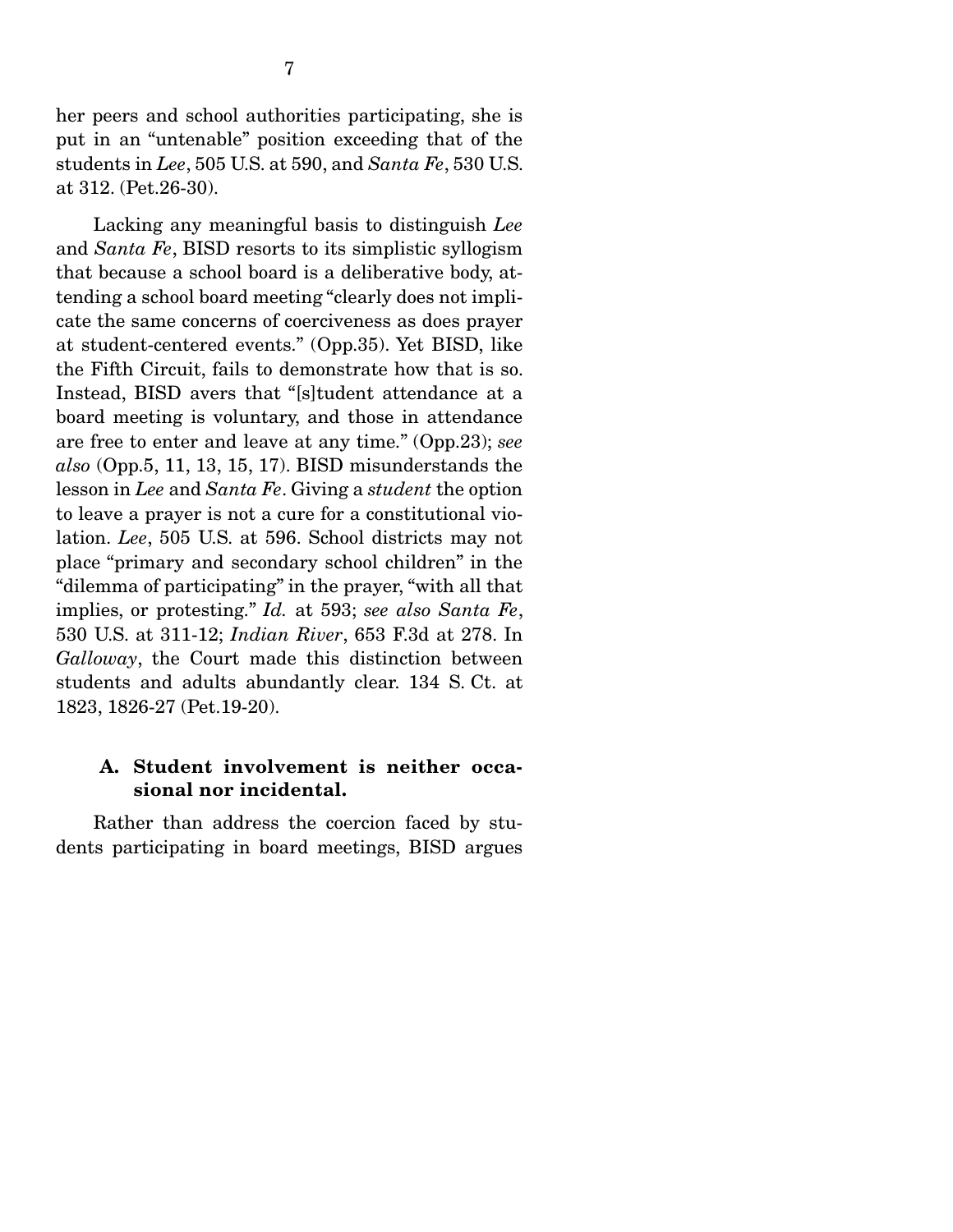that *Lee* and *Santa Fe* are distinguishable because they involved "school-sponsored events" (Opp.10), whereas "school board meetings are not student-centered activities." (Opp.13). "This perception, however, is not in accord with what actually takes place at meetings of the school board." *Coles*, 171 F.3d at 382. The ceremonial opening of the meeting – which BISD agrees is the relevant focus (Opp.i, 2-3, 11, 14) – is unquestionably student-centered. (Pet.11-12, 32-33). According to BISD, "[s]tudent participation in our Board meetings is very important[.]" (R.1141). The superintendent agreed, "it is always a great thing to open a school board meeting with involvement from your students since that's why you exist." (R.1250).

 BISD asserts *Lee* is distinguishable because graduation is " 'one of life's most significant occasions.'" (Opp.16-17). But just like graduation exercises, the "Board's recognition of student achievement allows 'family and those closest to the student to celebrate success.'" *Indian River*, 653 F.3d at 276 (quoting *Lee*, 505 U.S. at 595). For such students, the meetings are a culmination of their academic and extracurricular activities. *Id.* at 277. (Pet.21).

 BISD's only attempt at distinguishing *Santa Fe* is a terse observation that it involved "extracurricular activities." (Opp.18, 24). However, student council speakers and principal-appointed ambassadors attend "meetings in their official capacity as representatives." Id. (Pet.9-10, 13). For them, attendance "is more formally part of their extracurricular activities." *Id.*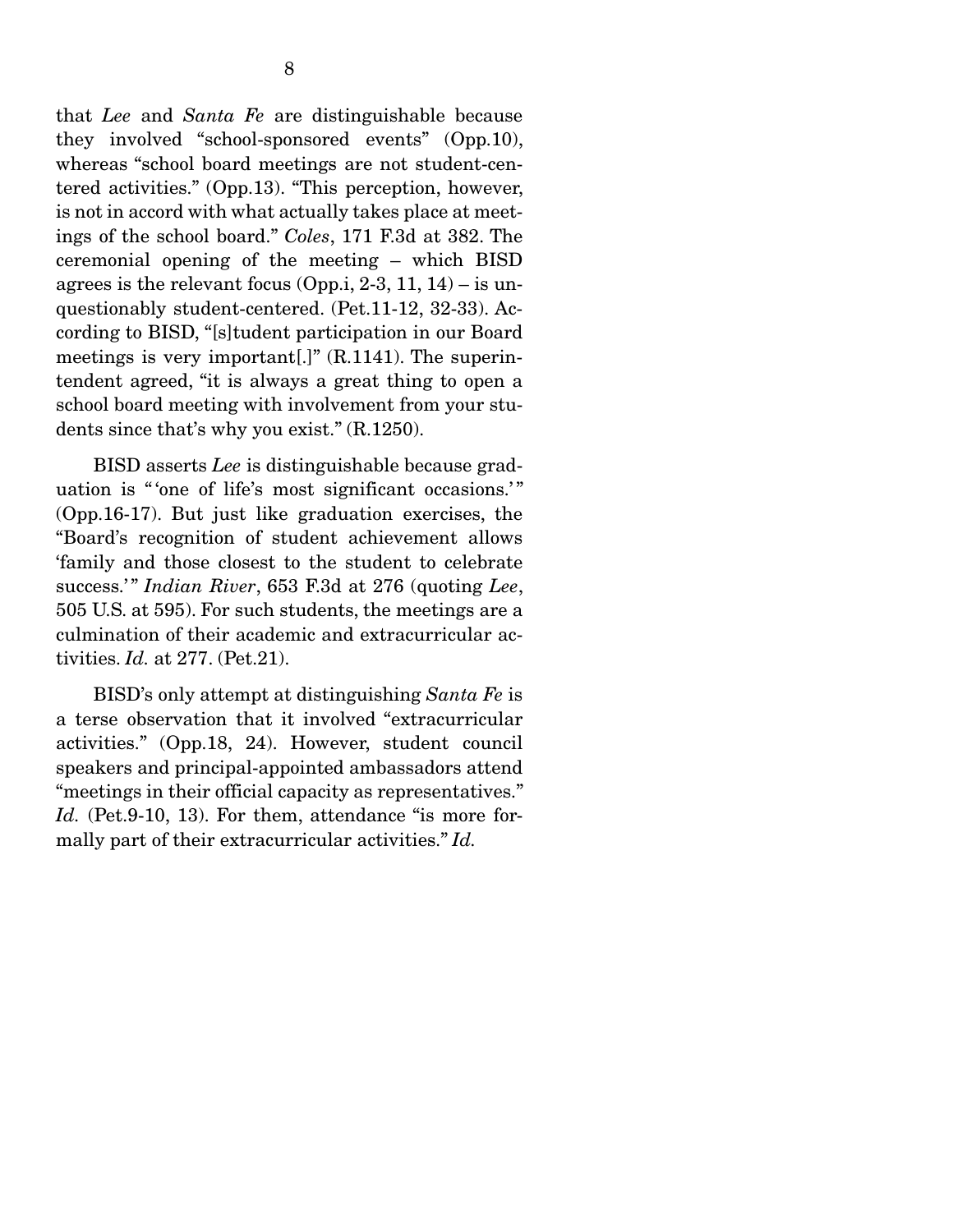BISD still believes *Galloway* is indistinguishable because it "referenced the presence of students." (Opp.33); *see also* (Opp.16, 18, 19). But *Galloway* only involved incidental and "occasional" presence of minors. 134 S. Ct. at 1823, 1826-27, & 1832 (Alito, J., concurring). (Pet.19). There is nothing occasional or incidental about student participation in BISD meetings. (Pet.23-24).

 BISD does not deny that it has "deliberately made its meetings meaningful to students." *Indian River*, 653 F.3d at 277. (Opp.3, 8). Rather, it restates the Fifth Circuit's conclusion, premised on its flawed syllogism, *supra*, that the "mere presence of students at meetings does not transform the deliberative governmental body into a school sponsored setting." (Opp.13, 22-23, 35) (App.12-13). But the " 'mere presence' of students at a legislative session is not what makes [BISD's] policy unconstitutional." *Id.* at 281. The conclusion is instead "premised on careful consideration of the role of students at school boards, the purpose of the school board, and the principles underlying the Supreme Court's school prayer case law." *Id*. In the "public school context, the need to protect students from coercion is of the utmost importance." *Id.*

 Ignoring these considerations, BISD argues that the "lack of student presence" would "not affect the ability of the board to carry out its business." (Opp.13). The necessity of student presence, however, is not determinative of coercion, and even less so where the Board has created powerful incentives for students to attend. The "very fact that school board meetings focus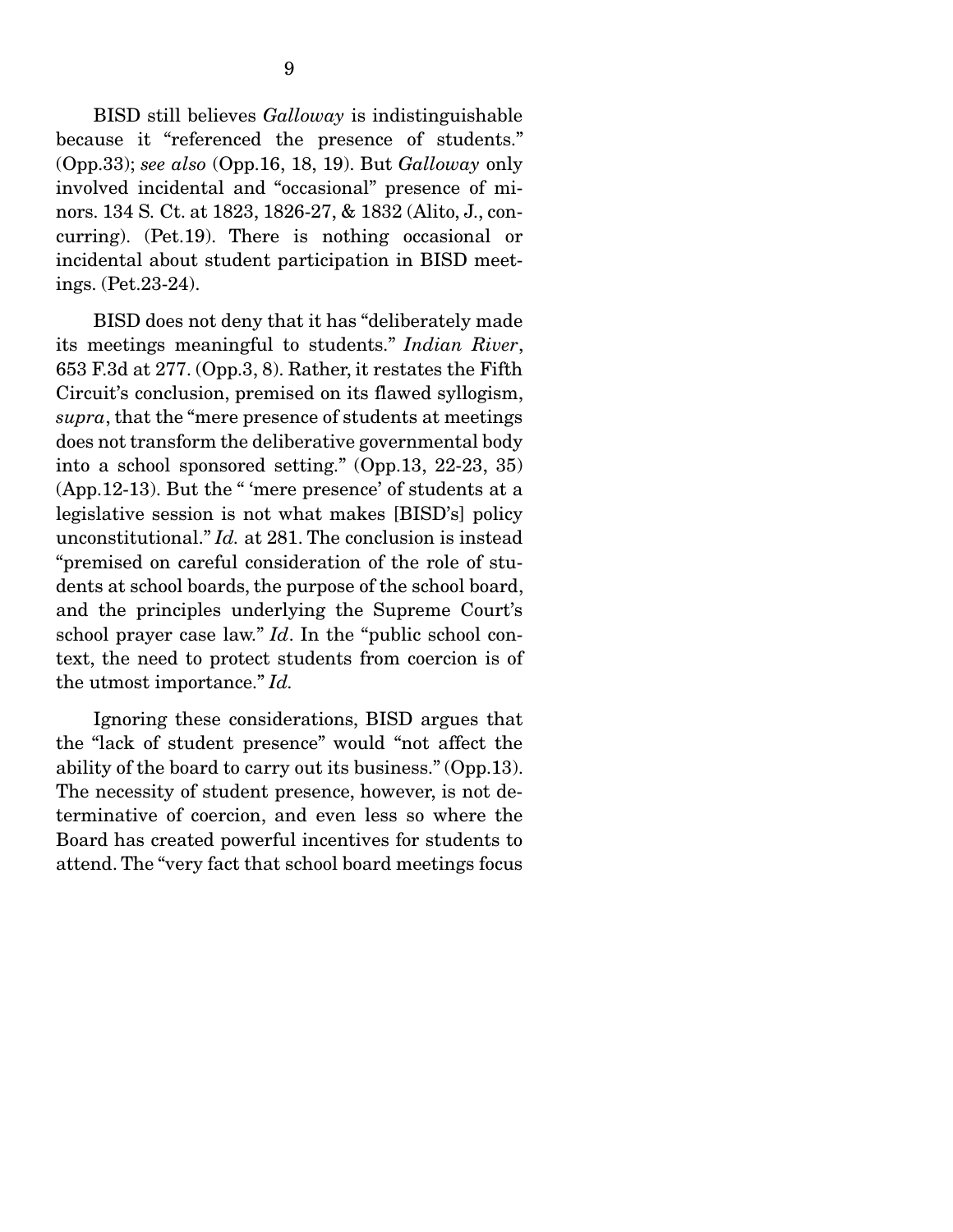solely on school-related matters provides students with an incentive to attend the meetings that is lacking in other settings." *Coles*, 171 F.3d at 381-82.

 Additionally, for many students, including choir performers and students appealing disciplinary actions, participation is at least as compulsory as *Lee*'s graduations. 505 U.S. at 586. BISD does not dispute that choir is a graded class held during instructional hours. Instead, apparently unconvinced by its own position, BISD asks this Court to disregard BISD's choir policies. (Opp.18-19). Of course, the Court can take judicial notice of BISD's policies available on its website. FED. R. EVID. 201. *See also Thornton v. United States*, 271 U.S. 414, 420 (1926); *Ali v. Stephens*, 822 F.3d 776, 782 n.5 (5th Cir. 2016); *Anchor Sav. Bank v. United States*, 121 Fed. Cl. 296, 317 n.23 (2015).1 While BISD claims there is "no evidence" any performance would be considered a "concert" (Opp.19), the December 2006 minutes provide: "The Richland High School Rebellaires performed a holiday concert." (R.1733).

#### B. A school board possesses inherent authority over students.

A school board's quasi-judicial power over student discipline alone renders *Galloway* inapt. (Pet.25).

<sup>&</sup>lt;sup>1</sup> Regarding the link to Richland High School's 2016-17 Handbook (Opp.18) (Pet.22-23), Petitioners found the same language in the 2017-18 Handbook. *See* http://richlandhschoir.weebly. com/uploads/2/4/2/1/24212542/beginning\_of\_year\_rhs\_handbook.\_ 2017-18.pdf (last viewed October 18, 2017); https://perma.cc/ BT88-6VQU (permalink).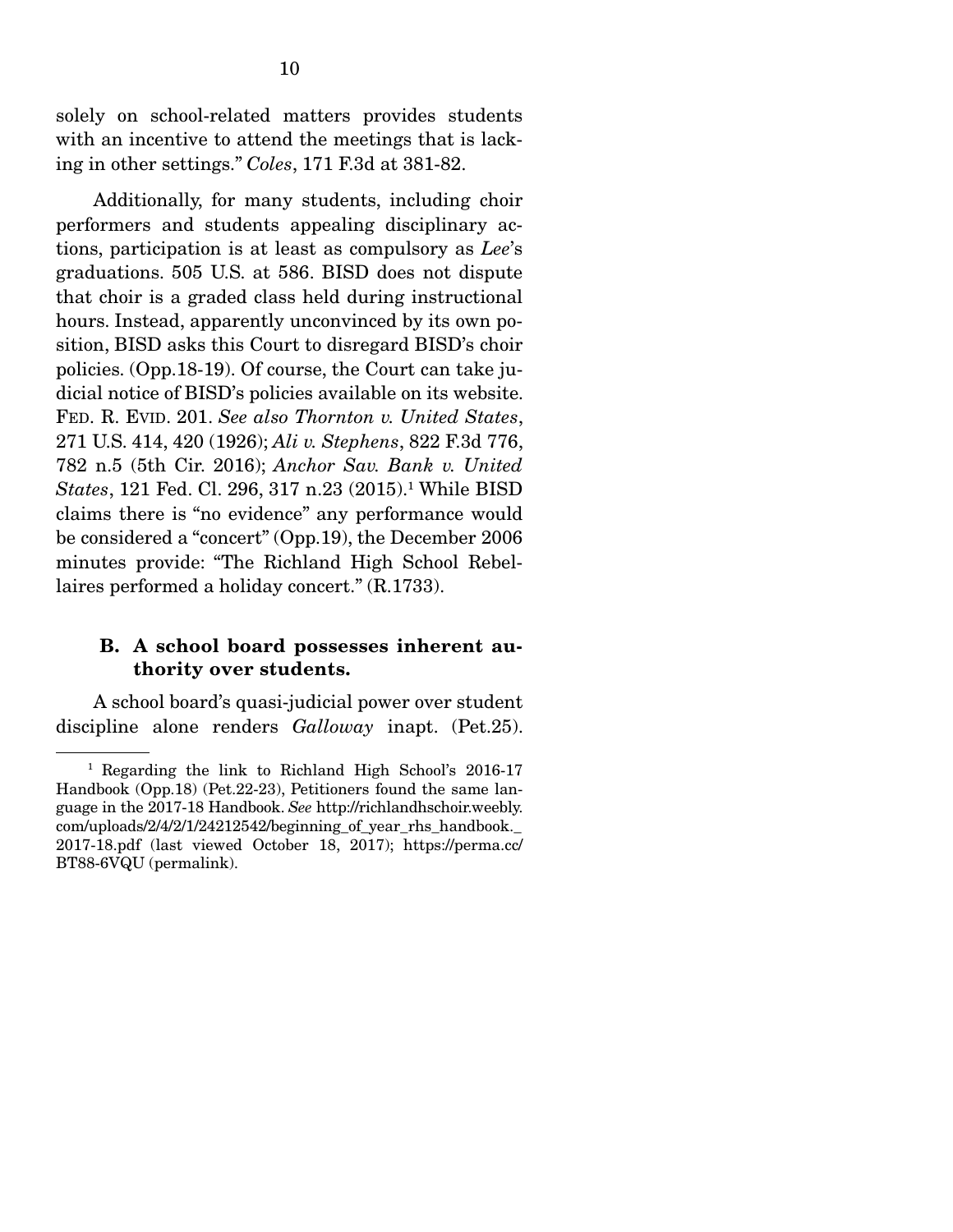BISD concedes school boards "adjudicate grievances" and "disciplinary proceedings" but argues *Galloway* is indistinguishable. (Opp.19-20). Yet nothing in *Galloway* indicated that the town possessed authority to discipline students. And while BISD contends Petitioners cited no evidence of this Board's disciplinary authority, Petitioner cited BISD policy FNG(LOCAL) (Pet.23),<sup>2</sup> and a meeting at which a "Level III Student Complaint Hearing" was conducted. (Pet.9) (citing R.1543). FNG(LEGAL) further provides: "If a student is denied credit or a final grade for a class by an attendance committee, the student may appeal the decision to the Board."3 For such students, attendance "is not a matter of choice, but a matter of necessity." *Coles*, 171 F.3d at 382.

#### C. Students are under the supervision of school officials who participate in the prayers.

*Galloway* is also distinguishable because school officials at board meetings maintain authority over student participants*.* (Pet.25-26). BISD retorts: "[s]chool officials are always present at a school board meeting, just as town officials are always present at town board meetings." (Opp.21). This is a non sequitur. Town officials, unlike school officials who are central authority

<sup>2</sup> http://pol.tasb.org/Policy/Download/1099?filename=FNG (LOCAL).pdf (last viewed October 18, 2017); https://perma.cc/ C78Y-SDJL (permalink).

<sup>3</sup> http://pol.tasb.org/Policy/Download/1099?filename=FNG (LEGAL).pdf (last viewed October 18, 2017).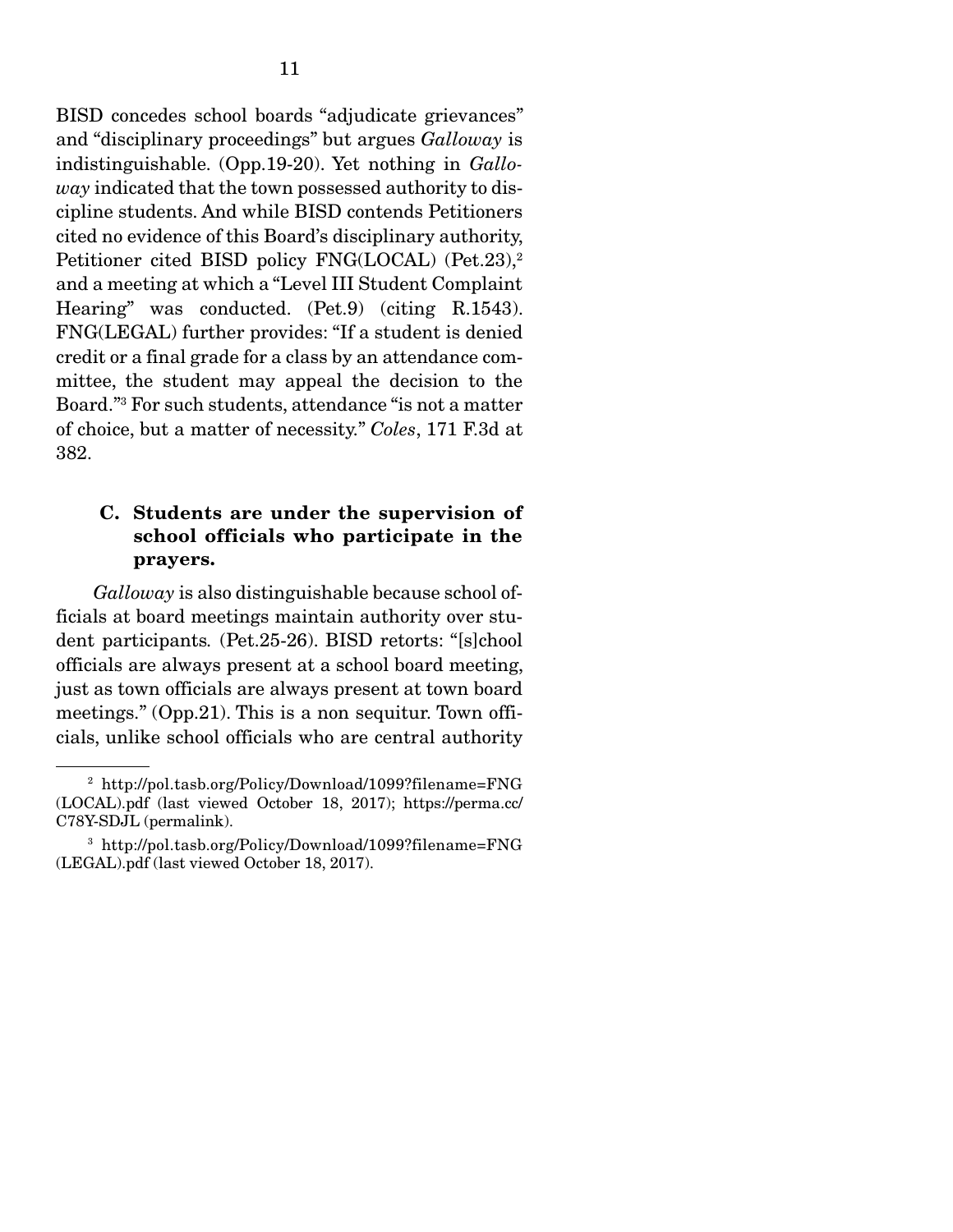figures in students' lives, exercise no authority over students. *See generally Edwards v. Aguillard*, 482 U.S. 578, 581-84 & n.4 (1987); *Bethel Sch. Dist. v. Fraser*, 478 U.S. 675, 684 (1986) (recognizing the duty of "school authorities acting in *loco parentis*, to protect children – especially in a captive audience").

 BISD denies that students are under the "direct supervision of school officials" (Opp.21) yet cites the record evidence confirming that student representatives are instructed to meet their principal beforehand, told where to sit, where to stand, what to say, and what not to say. (Opp.7, 22) (R.581, 593-94, 1133-36, 1143- 45). Choir students performing for the Board every December are also indisputably under the authority of faculty. *E.g.* (R.1858) ("The Haltom High School 'Haltom Singers,' under the direction of Jeremy Crozier, performed several songs"); (R.1786, 1805, 1844). BISD similarly denies control over the speakers' "movements, dress, or decorum" and "speech" (Opp.14, 16), while admitting that "the board could cut off offensive speech" (Opp.16) and that the written policy mandates that "the student may not engage in obscene, vulgar, offensively lewd, or indecent speech." (Opp.6-7). *See Santa Fe*, 530 U.S. at 303, 313, 316*.* The Board's memo further instructs: "students have a choice – prayer, devotion, poem, etc." (R*.*1134). And BISD's dress code is "enforceable at all school-related functions."4

<sup>4</sup> https://www.birdvilleschools.net/codeconduct (last viewed October 17, 2017).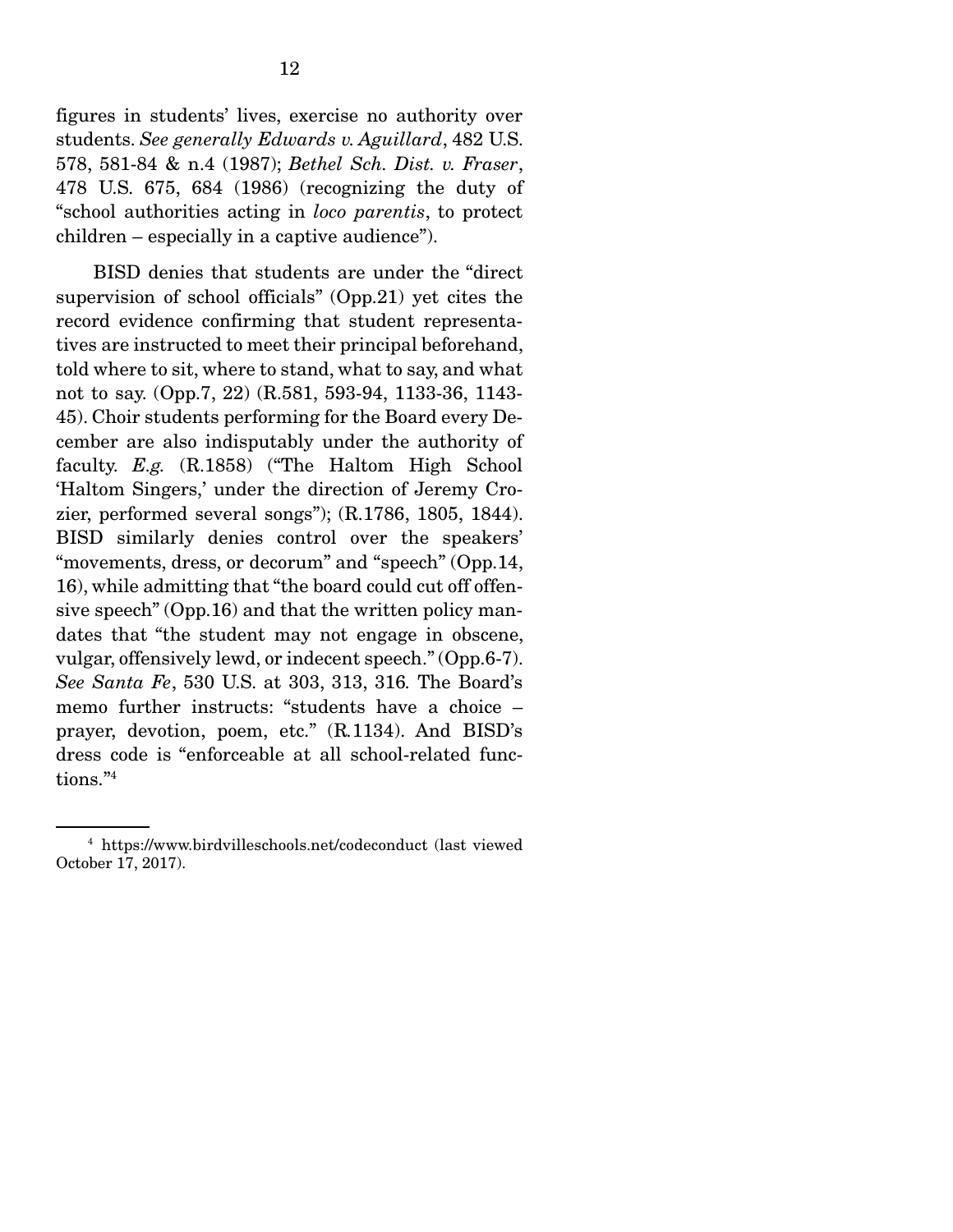BISD's only counterargument is that the "speakers will be accompanied at the board meeting by their parents." (Opp.15). *See also* (Opp.14, 22). But just like in *Lee*, 505 U.S. at 595, the presence of parents does not negate the district's shared authority over students.5

 Finally, BISD attempts to defend the Fifth Circuit's decision upholding school officials' participation in student prayers (App.16) by asserting "it was permissible for town officials" in *Galloway* to participate in prayers. (Opp.22). But *Galloway* did not approve *school officials* participating in prayer with their students. (Pet.25-32).

 In sum, BISD advances no valid reason for awaiting another case to resolve the circuit split on this recurring constitutional question of nationwide importance.

--------------------------------- ---------------------------------

<sup>5</sup> It is also irrelevant that Petitioner Isaiah Smith was eighteen when the complaint was filed (Opp.12), as he has continued to have unwelcome contact with the prayers. (Pet.12). *See Bacus v. Palo Verde Unified Sch. Dist. Bd. of Educ*., 52 F. App'x 355, 356 (9th Cir. 2002) (teachers had standing to challenge prayers as community members); *Jager v. Douglas Cnty. Sch. Dist*., 862 F.2d 824, 826 n.1 (11th Cir. 1989) (graduated student had standing to challenge football prayers because he continued to attend games). Furthermore, Petitioner American Humanist Association represents all its members within the district, including families with children. (R.1346-47). *See generally Am. Humanist Ass'n v. Greenville Cty. Sch. Dist*., 652 F. App'x 224, 230 (4th Cir. 2016). Moreover, the coercion test focuses on a hypothetical "reasonable dissenter," not the plaintiff. *Lee*, 505 U.S. at 593.